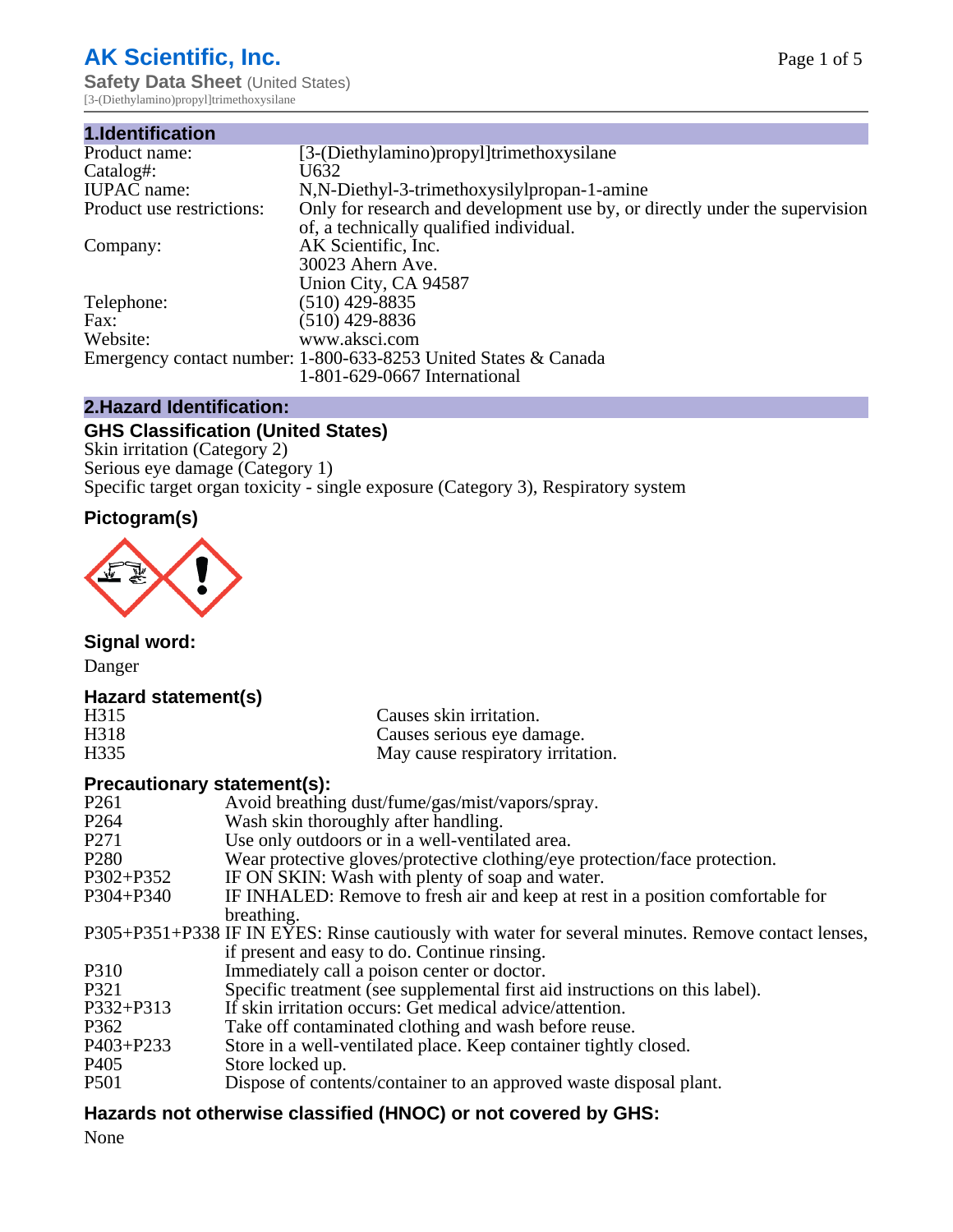| 3. Composition/Information on Ingredients |                 |  |
|-------------------------------------------|-----------------|--|
| Synonyms:                                 | Not available.  |  |
| CAS#:                                     | 41051-80-3      |  |
| Purity:                                   | 97% (GC)        |  |
| EC:                                       | $255 - 192 - 0$ |  |

### **4. First Aid Measures**

**General Information:** Immediately remove any clothing contaminated by the product. Move out of dangerous area. Consult a physician and show this safety data sheet.

**Inhalation:** Move person to fresh air. If not breathing, give artificial respiration. If breathing is difficult, give oxygen. Obtain medical aid.

**Skin contact:** Immediately flush skin with running water for at least 15 minutes while removing contaminated clothing and shoes. Wash clothing before reuse. Obtain medical aid immediately. **Eye contact:** Immediately flush open eyes with running water for at least 15 minutes. Obtain medical aid immediately.

**Ingestion:** Do NOT induce vomiting without medical advice. Rinse mouth with water. Never administer anything by mouth to an unconscious person. Obtain medical aid immediately.

**Most important symptoms and effects, both acute and delayed:** No further information available. Please see sections 2 and 11.

**Indication of any immediate medical attention and special treatment needed:** No further information available.

#### **5. Fire Fighting Measures**

**Suitable extinguishing media:** Use water spray, dry chemical, carbon dioxide, or chemical foam. **Specific hazards arising from the chemical:** Carbon oxides, Nitrogen oxides, Silicon oxides. **Advice for firefighters:** As in any fire, wear a NIOSH-approved or equivalent, pressure-demand, self-contained breathing apparatus and full protective gear. During a fire, irritating and highly toxic gases may be generated by thermal decomposition or combustion.

#### **6. Accidental Release Measures**

**Personal precautions, protective equipment and emergency procedures:** Wear protective equipment and keep unprotected personnel away. Ensure adequate ventilation. Remove all sources of ignition. Prevent further leak or spill if safe to do so. For personal protective equipment, please refer to section 8.

**Environmental precautions:** Do not let product enter drains, other waterways, or soil.

**Methods and materials for containment and cleaning up:** Prevent further leak or spill if safe to do so. Vacuum, sweep up, or absorb with inert material and place into a suitable disposal container. Consult local regulations for disposal. See section 13 for further disposal information.

#### **7. Handling and Storage**

**Precautions for safe handling:** Avoid contact with skin, eyes, and personal clothing. Wash hands thoroughly after handling. Avoid breathing fumes. Use only with adequate ventilation. Wear suitable protective clothing, gloves, and eye/face protection. Keep away from sources of ignition. Minimize dust generation and accumulation. Keep container tightly closed. Open and handle container with care. Do not eat, drink, or smoke while handling.

**Conditions for safe storage, including any incompatibilities:** Store in a tightly-closed container when not in use. Store in a cool, dry, well-ventilated area away from incompatible substances.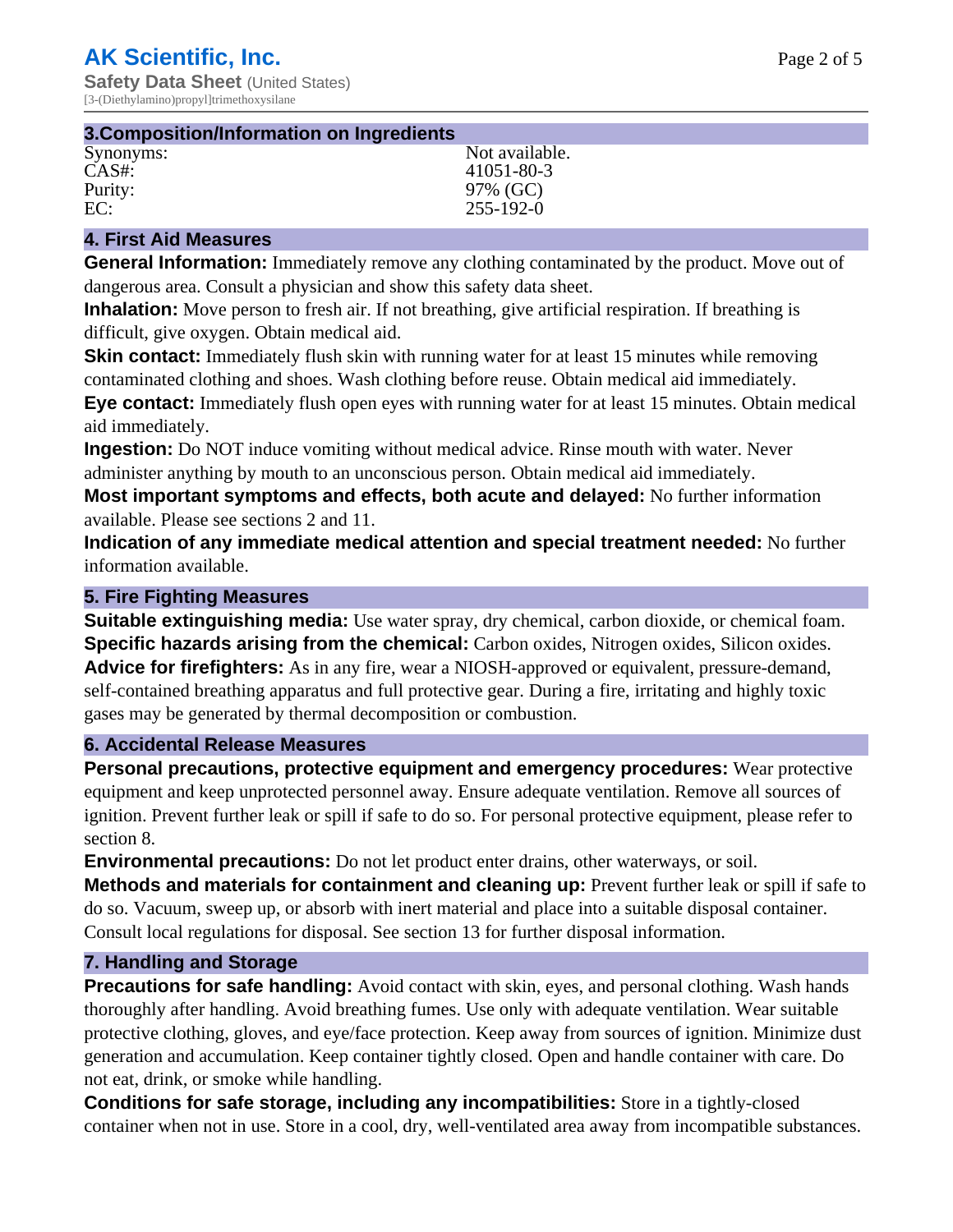Keep away from sources of ignition.

## **8. Exposure Controls/Personal Protection**

#### **Exposure limits:**

| <b>OSHA PEL:</b>  | Not available. |
|-------------------|----------------|
| NIOSH REL:        | Not available. |
| <b>ACGIH TLV:</b> | Not available. |

**Appropriate engineering controls:** Avoid contact with skin, eyes, and clothing. Wash hands before breaks and immediately after handling the product. Facilities storing or utilizing this material should be equipped with an eyewash fountain. Use adequate general and local exhaust ventilation to keep airborne concentrations low.

## **Personal protection**

| Eyes:        | Based on an evaluation of the eye or face hazards present, wear chemical splash-resistant<br>safety glasses or goggles with side protection. A face shield may be appropriate in some                                                                                                                                                                         |
|--------------|---------------------------------------------------------------------------------------------------------------------------------------------------------------------------------------------------------------------------------------------------------------------------------------------------------------------------------------------------------------|
|              | workplaces. Use eyewear tested and approved under appropriate government standards<br>such as OSHA 29 CFR 1910.133 or EU EN166.                                                                                                                                                                                                                               |
| Hands:       | Wear gloves selected based on an evaluation of the possible hazards to hands and skin,<br>the duration of use, the physical conditions of the workplace, and the chemical resistance<br>and physical properties of the glove material.                                                                                                                        |
|              | Skin and body: Protective clothing must be selected based on the hazards present in the workplace, the                                                                                                                                                                                                                                                        |
|              | physical environment, the duration of exposure, and other factors. No fabric can provide<br>protection against all potential hazards; therefore it is important to select the appropriate<br>protective clothing for each specific hazard. At the minimum, wear a laboratory coat and<br>close-toed footwear.                                                 |
| Respiratory: | Respirators are not a substitute for accepted engineering control measures such as<br>enclosure or confinement of the operation, general and local ventilation, and substitution<br>of less toxic materials. When respiratory personal protective equipment is appropriate<br>based on an assessment of respiratory hazards in the workplace, use a NIOSH- or |

| CEN-certified respirator. |  |
|---------------------------|--|
|                           |  |

| 9. Physical and Chemical Properties |                                  |  |  |
|-------------------------------------|----------------------------------|--|--|
| <b>Physical State:</b>              | Colorless to yellow clear liquid |  |  |
| Molecular Formula:                  | C10H25NO3Si                      |  |  |
| Molecular Weight:                   | 235.4                            |  |  |
| Odor:                               | Not available.                   |  |  |
| pH:                                 | Not available.                   |  |  |
| <b>Boiling Point Range:</b>         | $120^{\circ}$ C (20mmHg)         |  |  |
| Freezing/Melting Point:             | Not available.                   |  |  |
| <b>Flash Point:</b>                 | $212^{\circ}$ C                  |  |  |
| <b>Evaporation Rate:</b>            | Not available.                   |  |  |
| Flammability(solid,gas):            | Please see section 2.            |  |  |
| <b>Explosive limits:</b>            | Not available.                   |  |  |
| Vapor Pressure:                     | Not available.                   |  |  |
| Vapor Density:                      | Not available.                   |  |  |
| Solubility:                         | Not available.                   |  |  |
| <b>Relative Density:</b>            | 0.95                             |  |  |
| Refractive Index:                   | 1.423                            |  |  |
| Volatility:                         | Not available.                   |  |  |
| Auto-ignition Temperature:          | Not available.                   |  |  |
| <b>Decomposition Temperature:</b>   | Not available.                   |  |  |
| <b>Partition Coefficient:</b>       | Not available.                   |  |  |

# **10. Stability and Reactivity**

Not available.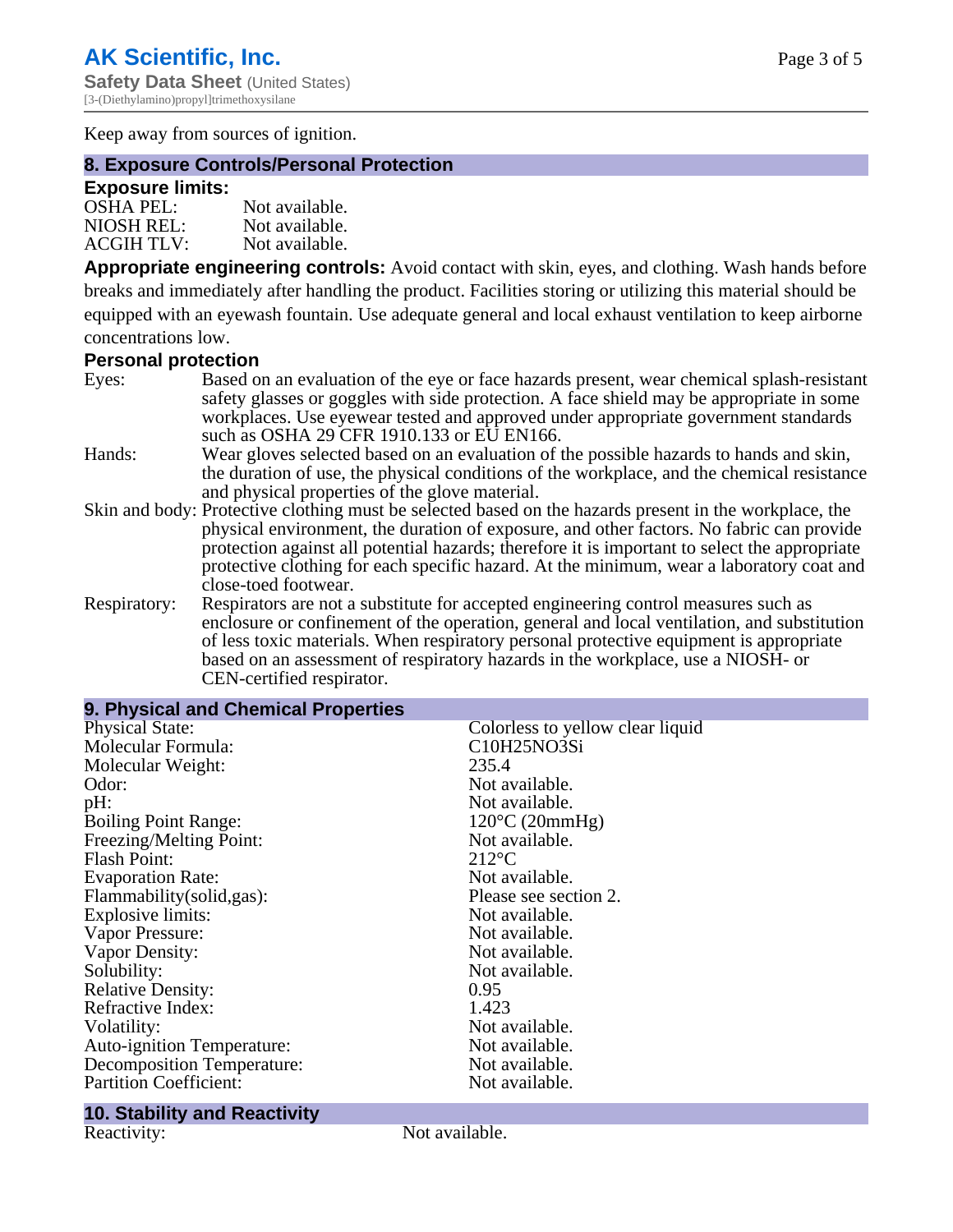| Chemical stability:                               | Stable under recommended temperatures and pressures. |
|---------------------------------------------------|------------------------------------------------------|
| Possibility of hazardous reactions:               | Not available.                                       |
| Conditions to avoid:                              | Dust generation.                                     |
| Incompatible materials:                           | Strong oxidizing agents.                             |
| Hazardous decomposition products:                 | Carbon oxides, Nitrogen oxides, Silicon oxides.      |
| Added The standard and and I had a more of the se |                                                      |

**11. Toxicological Information**

RTECS# Not available. Acute toxicity: Not available. Routes of exposure: Inhalation,eye contact,skin contact,ingestion. Symptoms related to the physical,chemical and toxicological characteristics:

Skin contact may result in inflammation characterized by itching, scaling, reddening, blistering, pain or dryness. Eye contact may result in redness, pain or severe eye damage. Inhalation may cause irritation of the lungs and respiratory system. Overexposure may result in serious illness or death.

## **Carcinogenicity**

IARC: Not classified.<br>
Not listed. NTP:<br>
OSHA: Not listed.<br>
Not listed. Not listed. Acute toxic effects: Inflammation of the eye is characterized by redness, watering, and itching. Skin inflammation is characterized by itching, scaling, reddening, or, occasionally, blistering.

#### **12. Ecological Information** Ecotoxicity: Not available.<br>
Not available.<br>
Not available.<br>
Not available. Persistence and degradability:<br>
Bioaccumulative potential:<br>
Not available.<br>
Not available. Bioaccumulative potential:<br>
Mobility in soil:<br>
Mobility in soil:<br>
Not available. Mobility in soil:<br>
Other adverse effects:<br>
Other adverse effects:<br>
Not available. Other adverse effects:

**13. Disposal Considerations**

Disposal of waste: Chemical waste generators must determine whether a discarded chemical is classified as hazardous waste. US EPA guidelines for the classification determination are listed in 40 CFR 261.3. Additionally, waste generators must consult state and local hazardous waste regulations to ensure complete and accurate classification. Observe all federal, state and local regulations when disposing of the substance.

Disposal of packaging: Do not reuse containers. Dispose of as unused product.

## **14. Transportation Information**

| <b>DOT (United States)</b>        |                |
|-----------------------------------|----------------|
| UN number:                        | Not hazmat     |
| Proper shipping name:             | Not available. |
| Transport hazard class:           | Not available. |
| Packing group:                    | Not available. |
| <b>IATA</b>                       |                |
| <b>UN Number:</b>                 | Not DG         |
| Proper shipping name:             | Not available. |
| Transport hazard class:           | Not available. |
| Packing group:                    | Not available. |
| <b>15. Regulatory Information</b> |                |